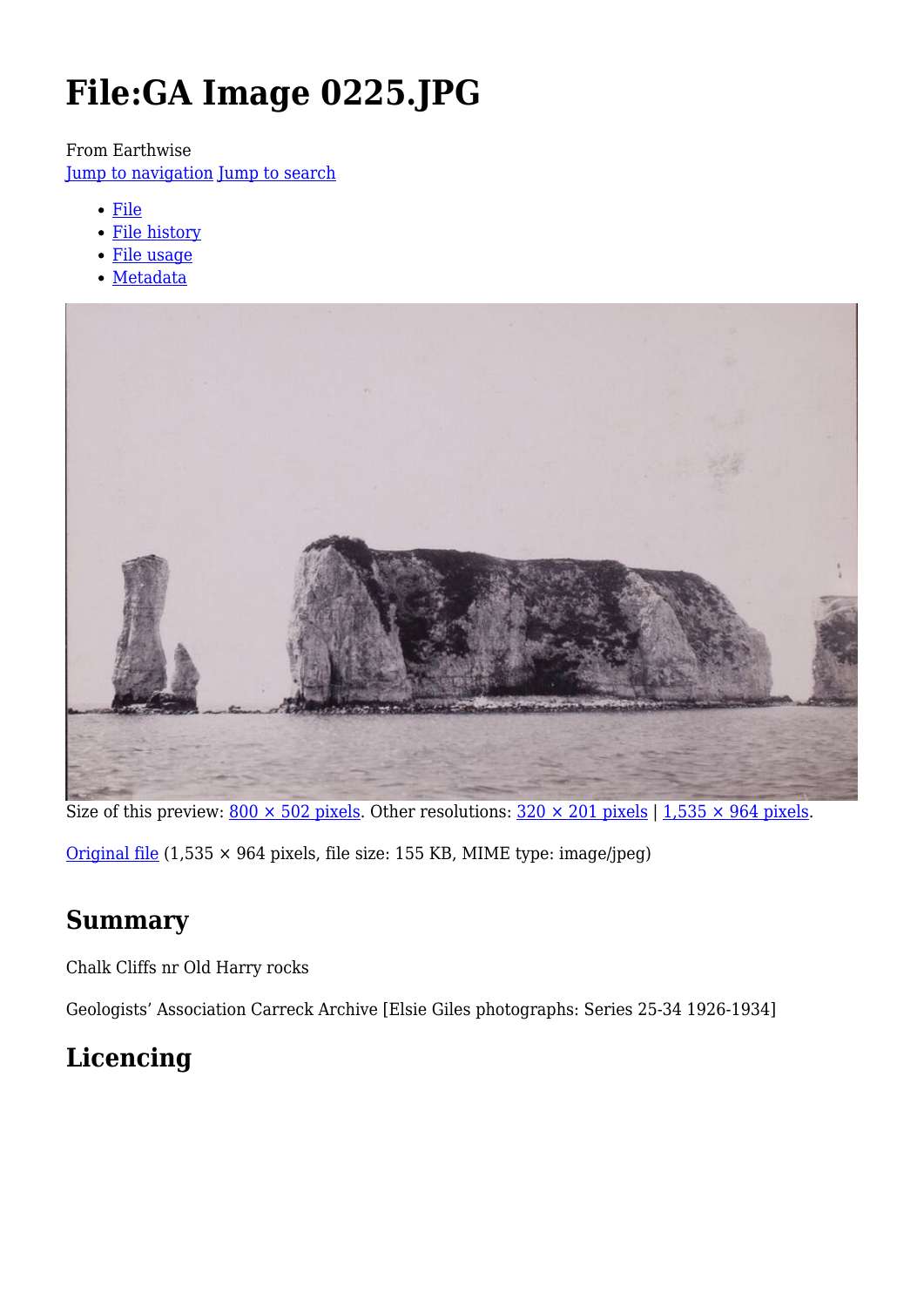Download of 1000 x 1000 pixel images is free for all non-commercial use - all we ask in return is for you to acknowledge BGS when using our images. Click our Terms and Conditions link below for information on acknowledgement text, and to find out about using our images commercially.

#### **Copyright**

The images featured on this site unless otherwise indicated are copyright material of the UK Research and Innovation (UKRI), of which the British Geological Survey is a component body. The British Geological Survey encourages the use of its material in promoting geological and environmental sciences. The images may be reproduced free of charge for any non-commercial use in any format or medium provided they are reproduced accurately and not used in a misleading or derogatory context. Where any images on this site are being republished or copied to others, the source of the material must be identified and the copyright status acknowledged. The permission to reproduce UKRI protected material does not extend to any images on this site which are identified as being the copyright of a third party. Authorisation to reproduce such material must be obtained from the copyright holders concerned.

#### **Non-commercial Use**

Use of the images downloaded from this site and reproduced digitally or otherwise may only be used for non-commercial purposes, which are:-

- Private study or research for a non-commercial purpose
- Education for teaching, preparation and examination purposes

When using the images please credit 'British Geological Survey' and include the catalogue reference ('P Number') of the item to allow others to access the original image or document. Noncommercial users of the images from this site are restricted to downloading no more than 30 images, without seeking further permission from [enquiries@bgs.ac.uk](mailto:enquiries@bgs.ac.uk)

#### **Commercial Use**

For commercial use of these images for which higher resolution images are available, individual permissions and/or licences arrangements should be agreed by contacting [enquiries@bgs.ac.uk](mailto:enquiries@bgs.ac.uk) Commercial use will include publications in books (including educational books), newspapers, journals, magazines, CDs and DVDs, etc, where a cover charge is applied; broadcasts on TV, film and theatre; and display in trade fairs, galleries, etc. If you are in doubt as to whether your intended use is commercial, please contact [enquiries@bgs.ac.uk](mailto:enquiries@bgs.ac.uk)

#### **Warranty**

Use of the images downloaded from this site is at the users own risk. UKRI gives no warranty as to the quality of the images or the medium on which they are provided or their suitability for any use. **Ordnance Survey topography**

Maps and diagrams in Earthwise use topography based on Ordnance Survey mapping. The National Grid and other Ordnance Survey data ©Crown Copyright and database rights 2015. Ordnance Survey Licence No. 100021290 EUL.

### **File history**

Click on a date/time to view the file as it appeared at that time.

| Date/Time                        | <b>Thumbnail</b> | <b>Dimensions</b>                        | <b>User</b>                    | <b>Comment</b>                                                                                                                                     |
|----------------------------------|------------------|------------------------------------------|--------------------------------|----------------------------------------------------------------------------------------------------------------------------------------------------|
| current 12:45, 19 September 2020 |                  | $1,535 \times 964$<br>$(155 \text{ KB})$ | Zebrina<br>(talk)<br>contribs) | Chalk Cliffs nr Old<br>Harry rocks<br>Geologists'<br>Association<br>Carreck Archive<br>[Elsie Giles]<br>photographs:<br>Series 25-34<br>1926-1934] |
|                                  |                  |                                          |                                |                                                                                                                                                    |

You cannot overwrite this file.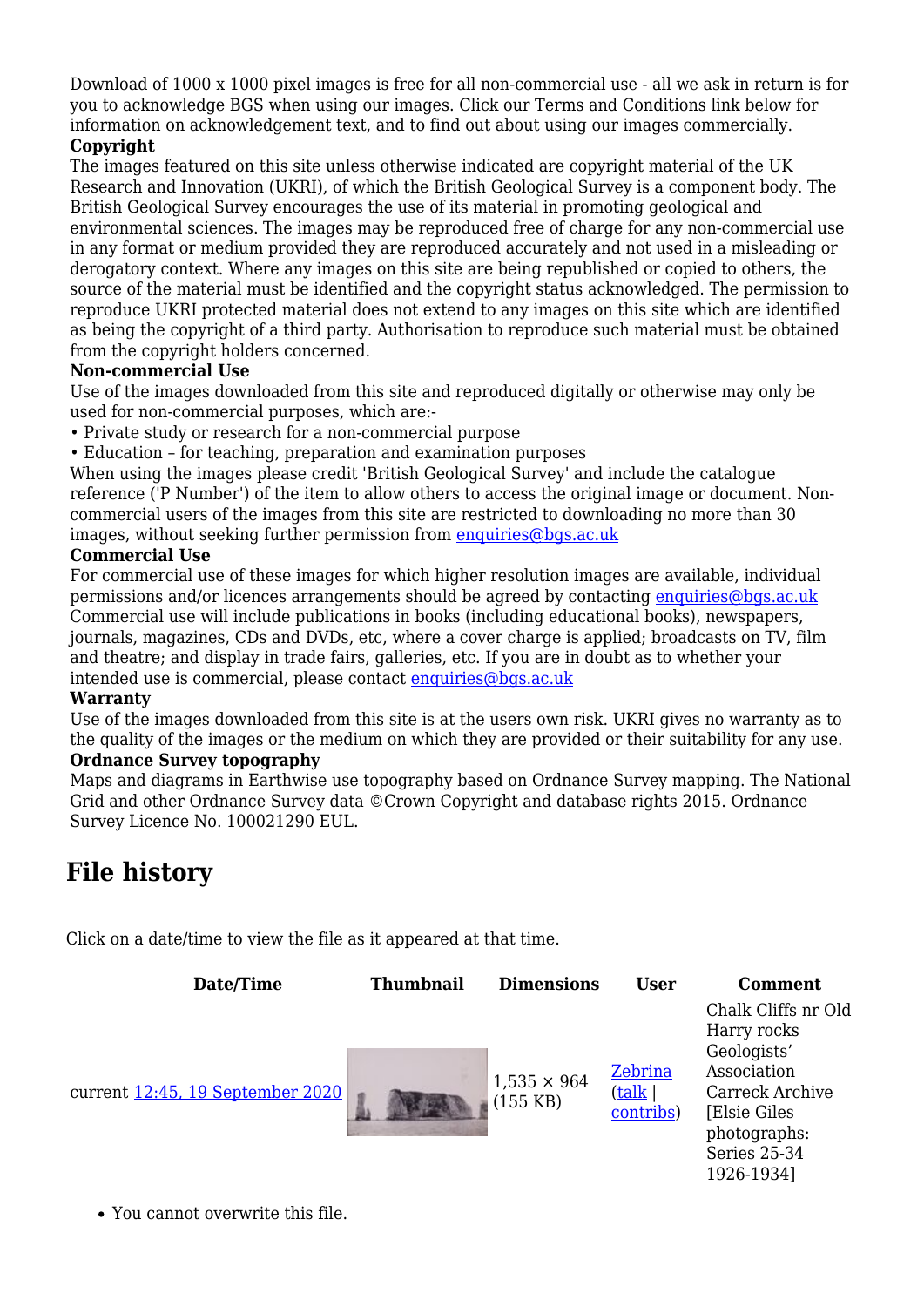# **File usage**

The following page links to this file:

[Elsie Giles photographs: Series 25-34. 1926–1934 - index, GA 'Carreck Archive'](http://earthwise.bgs.ac.uk/index.php/Elsie_Giles_photographs:_Series_25-34._1926%E2%80%931934_-_index,_GA_%27Carreck_Archive%27)

# **Metadata**

This file contains additional information, probably added from the digital camera or scanner used to create or digitise it.

If the file has been modified from its original state, some details may not fully reflect the modified file.

**Author** Bob **Date and time of data generation** 09:45, 18 September 2020 **Date and time of digitising** 09:45, 18 September 2020 **DateTimeOriginal subseconds** 08 **DateTimeDigitised subseconds** 08 Retrieved from ['http://earthwise.bgs.ac.uk/index.php?title=File:GA\\_Image\\_0225.JPG&oldid=50261](http://earthwise.bgs.ac.uk/index.php?title=File:GA_Image_0225.JPG&oldid=50261)' [Categories:](http://earthwise.bgs.ac.uk/index.php/Special:Categories)

- [License tags](http://earthwise.bgs.ac.uk/index.php/Category:License_tags)
- [Geologists' Association images](http://earthwise.bgs.ac.uk/index.php/Category:Geologists%27_Association_images)

# **Navigation menu**

### **Personal tools**

- Not logged in
- [Talk](http://earthwise.bgs.ac.uk/index.php/Special:MyTalk)
- [Contributions](http://earthwise.bgs.ac.uk/index.php/Special:MyContributions)
- [Log in](http://earthwise.bgs.ac.uk/index.php?title=Special:UserLogin&returnto=File%3AGA+Image+0225.JPG&returntoquery=action%3Dmpdf)
- [Request account](http://earthwise.bgs.ac.uk/index.php/Special:RequestAccount)

#### **Namespaces**

- [File](http://earthwise.bgs.ac.uk/index.php/File:GA_Image_0225.JPG)
- [Discussion](http://earthwise.bgs.ac.uk/index.php?title=File_talk:GA_Image_0225.JPG&action=edit&redlink=1)

 $\Box$ 

### **Variants**